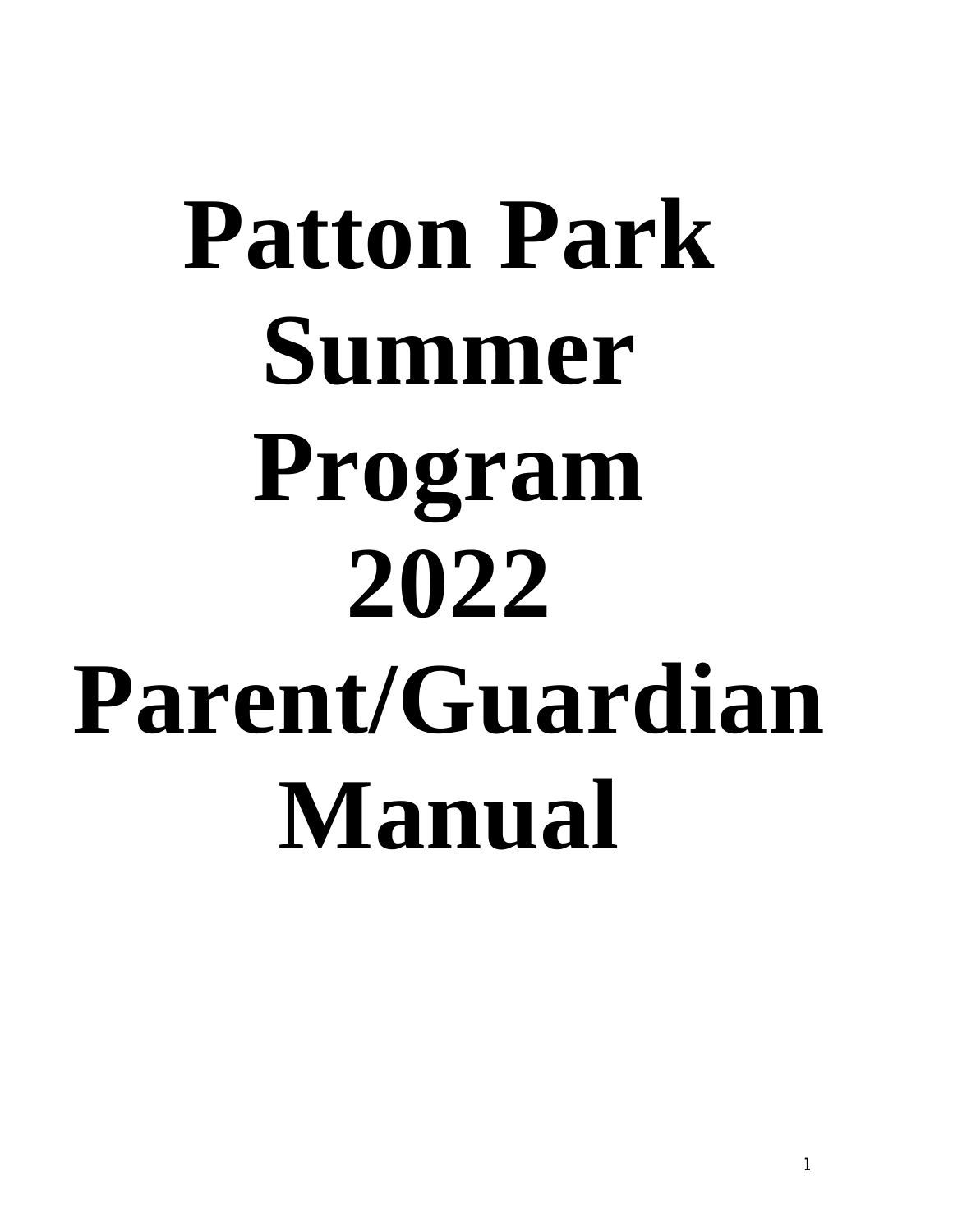Dear Patton Park Families,

Welcome back for summer 2022! We are very excited to start the Summer Park Program at Patton Park. In this manual, you will find important information (drop off and pick up spots, protocols, what to bring, rain day policy, etc.) for the upcoming Summer Program. Please read this manual carefully. We are looking forward to meeting you and having a wonderful, fun-filled summer! **YOU MUST RETURN YOUR CAMPER'S PAPERWORK (emergency information & health form, code of conduct, and if applicable walker/biker permission slip and/or authorization to administer medication). All paperwork can be turned in electronically by clicking the links below.**

See you soon! The Patton Park Summer Program Staff

**[EMERGENCY INFORMATION AND HEALTH FORM](https://hamiltonma.seamlessdocs.com/f/ok7uh7u8wn1j)**

**[WALKER/BIKER PERMISSION SLIP](https://hamiltonma.seamlessdocs.com/f/2odwjivb8j74)**

**[CODE OF CONDUCT](https://hamiltonma.seamlessdocs.com/f/codeofconduct)**

#### **[AUTHORIZATION TO ADMINISTER MEDICATION](https://hamiltonma.seamlessdocs.com/f/authorizationtoadministermedication)**

#### **Patton Park Administrative Staff**

| <b>Park Director</b>                   | Nate Richards  |  |  |
|----------------------------------------|----------------|--|--|
| <b>Park Assistant Director</b>         | Erin Carroll   |  |  |
| <b>Sports Director</b>                 | Kayleigh Hills |  |  |
| <b>Media Communications</b>            | Megan Carroll  |  |  |
| <b>Field Trips/Special Events</b>      | Kevin Donavan  |  |  |
| <b>PM Park Director</b>                | Sarah Carroll  |  |  |
| <b>Recreation Department Director</b>  | Sean Timmons   |  |  |
| <b>Recreation Department Assistant</b> | Danielle Kiely |  |  |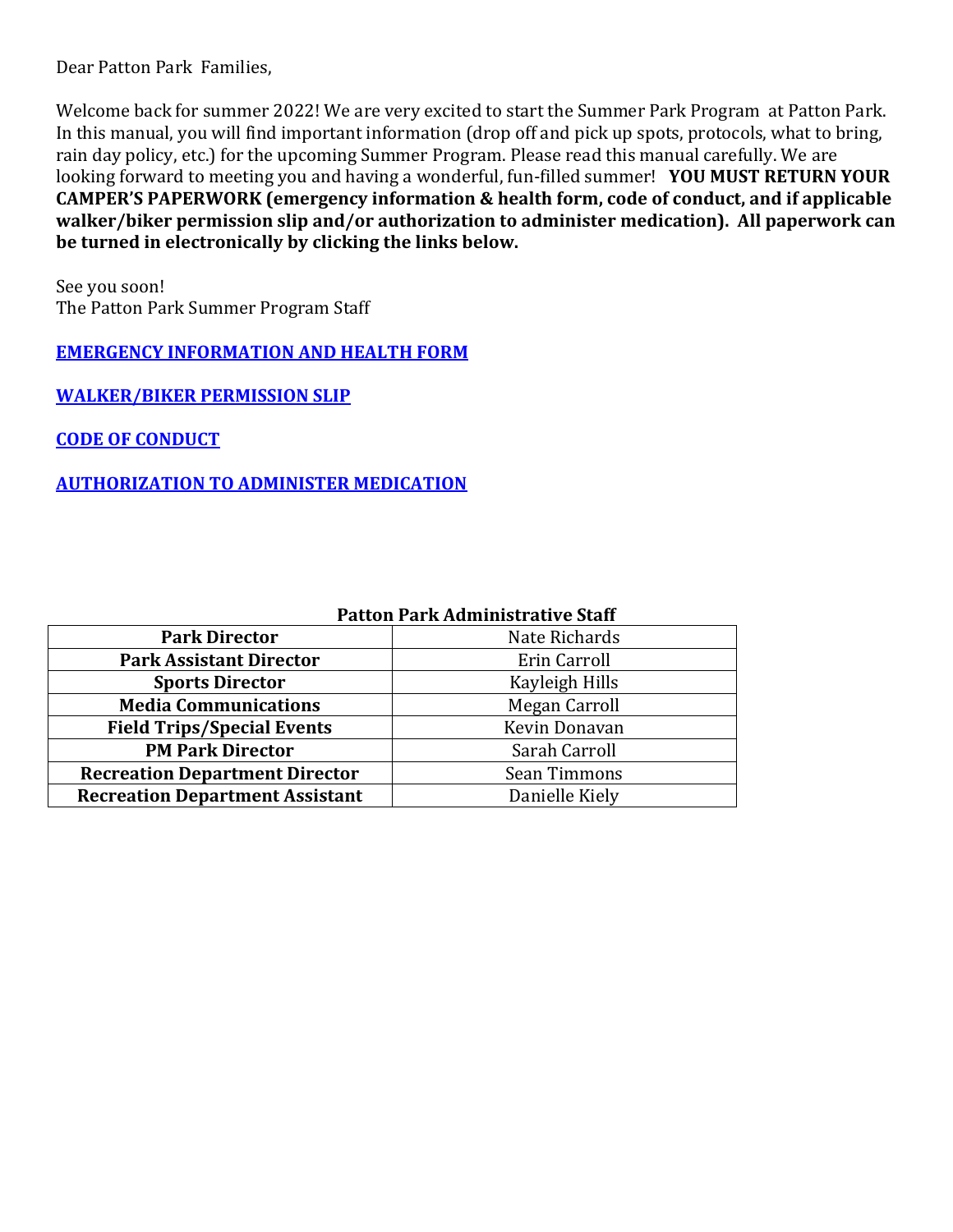

## **Sessions Schedule**

| <b>Session</b>                                      | Field Trip (Jr. All-<br><b>Stars &amp; All Stars)</b> | <b>Entertainment</b>              |  |  |
|-----------------------------------------------------|-------------------------------------------------------|-----------------------------------|--|--|
| 1: June $27th$ - July $1st$                         | Apex<br>Entertainment:<br>6/30                        | <b>Curious Creatures</b>          |  |  |
| 2: July $5^{th}$ - July $8^{th*}$<br>*No Camp 7/4   | <b>Kimball Farms:</b><br>7/7                          | Carole<br>Weidman/Miss<br>Frizzle |  |  |
| 3: July $11^{\text{th}}$ - July $15^{\text{th}}$    | Laser Craze:<br>7/14                                  | SportsZone 101                    |  |  |
| 4: July $18^{th}$ - July $22^{nd}$                  | Canobie Lake Park:<br>7/21                            | Carnival                          |  |  |
| 5: July 25 <sup>th</sup> - July 29 <sup>th</sup>    | Take Flight<br><b>Adventure Park:</b><br>7/28         | <b>Seacoast Science</b><br>Center |  |  |
| 6: August $1st$ - August $5th$                      | <b>WooSox Game:</b><br>8/3                            | Violet the<br>Clown/Teddy<br>Town |  |  |
| 7: August $8th$ - August $12th$                     | <b>Water Country:</b><br>8/11                         | Inflatable Water<br>Slide         |  |  |
| 8: August 15 <sup>th</sup> -August 19 <sup>th</sup> | Skyzone:<br>8/18                                      | Make Your Own<br><b>Sundaes</b>   |  |  |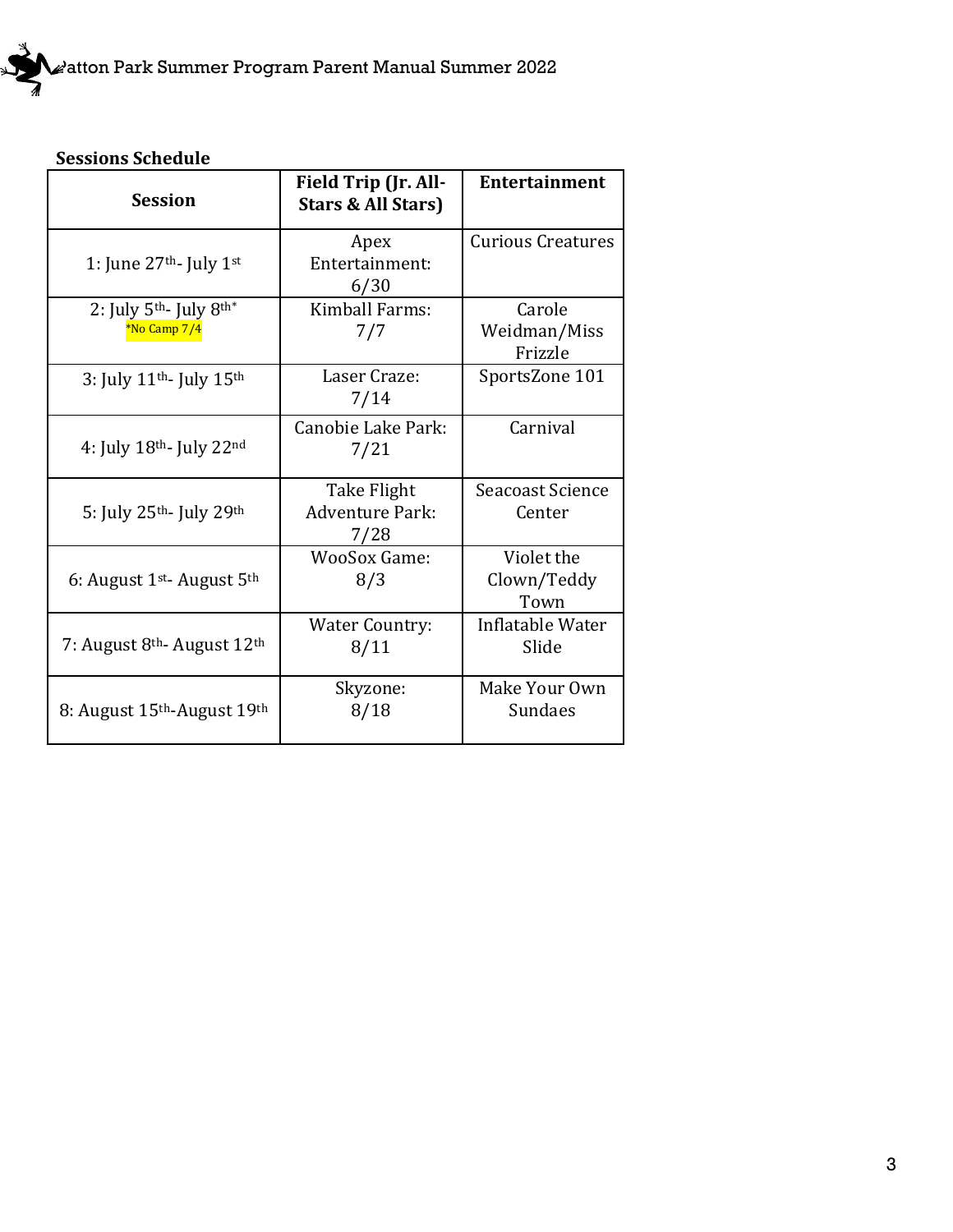#### **Location**

The Patton Park Summer Program is held at Patton Park. We will be using the fields, tennis courts, volleyball court, basketball court, and pool. The children will participate in sports, tennis, a counselor (and CIT) led activity, arts and Crafts & STEM, and have time at the pool.

#### **Newsletters**

We will be emailing a newsletter to all families at the beginning of each session. These newsletters will contain important notices (field trip information, special activities, etc.). We will be sending newsletters to the email address provided during registration. If you ever experience a problem opening the attachment, please call the Recreation Office at 978-468-2178. A copy of the newsletter will also be hanging in the Recreation Office and the Park Office and on the department's website.

#### **Text & Email Blasts**

We encourage all families to enroll in our text and email blasts. We will use both of these functions to communicate things such as rain day announcements, field trip return times, or any type of pickup location changes that may happen during the camp day. You can enroll in both of these through your online account, or contact our office and we will assist you in making sure you are enrolled in both of these.

#### \*\***PLEASE MAKE SURE THAT YOUR EMAIL ADDRESS ON YOUR ACCOUNT IS CORRECT\*\***

#### **Patton Park Office**

The Park Program office will be located within the pool area. Should you need to contact the Park Director, please feel free to send an email t[o summer.pattonpark@gmail.com.](mailto:summer.pattonpark@gmail.com) For more immediate contact you may call the Recreation Center (978-468-2178) or the Park Office (978-626-5271).

#### **Lost and Found**

The lost and found will be located inside the Patton Park Office. We do our best to get lost items back to your camper at the end of each day. We **strongly** suggest that you **label everything** you send to park with your camper. We are trying to limit the amount of lost and found items. **At the end of the summer all items will be donated.**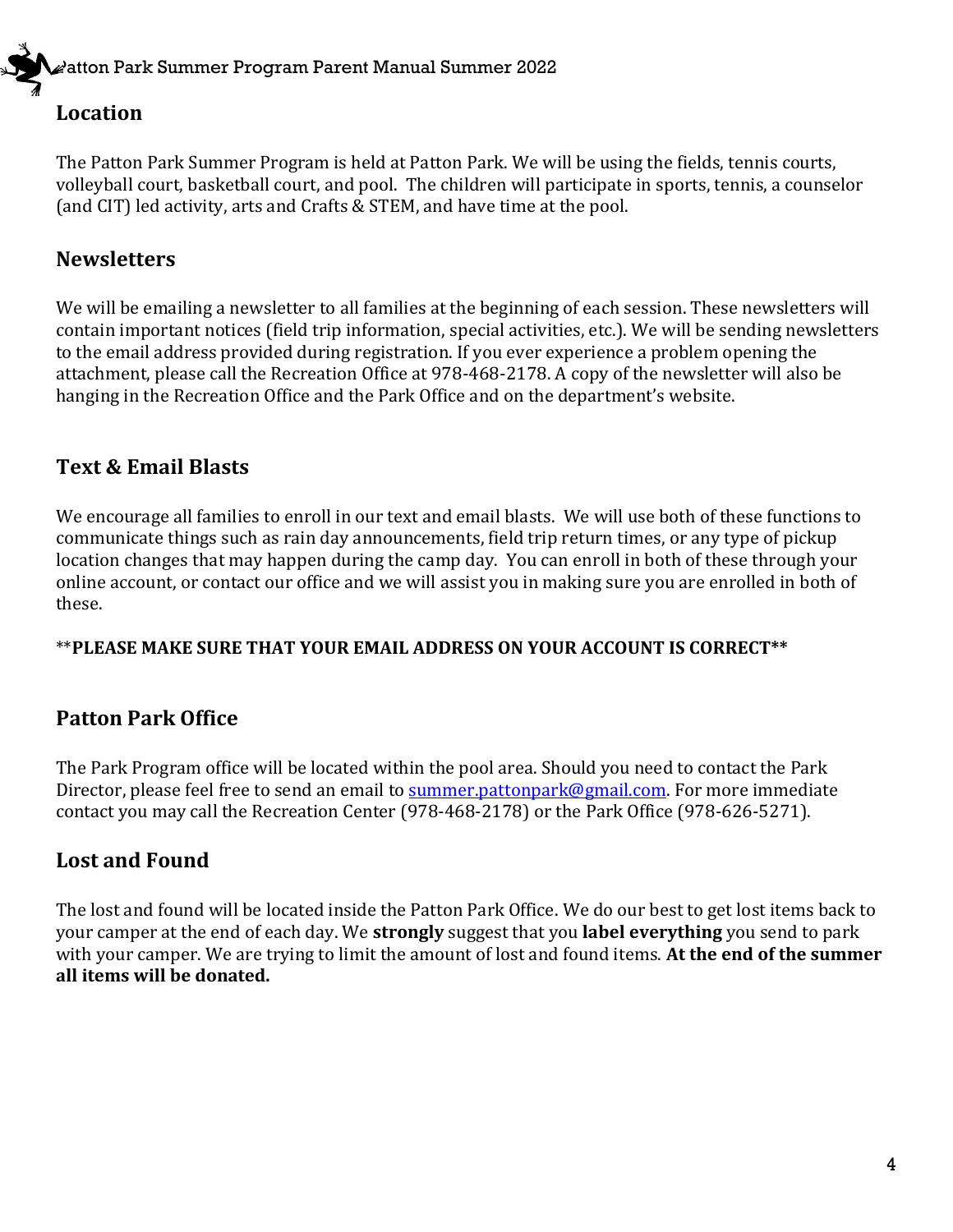

#### **Travel Groups**

This summer, there will be 8 travel groups. Each travel groups will have 3-5 counselors accompanied by CITs in our younger groups. Our age groups are:

| Tiny Tanks                      | <b>Entering Pre-K</b>          |  |  |
|---------------------------------|--------------------------------|--|--|
| Little Generals                 | <b>Entering Kindergarten</b>   |  |  |
| <b>Frog Catchers</b>            | Entering 1 <sup>st</sup> Grade |  |  |
| Swamp Ducks                     | Entering 2 <sup>nd</sup> Grade |  |  |
| <b>Young Explorers</b>          | Entering 3rd Grade             |  |  |
| Junior All Star 4th             | Entering 4th Grade             |  |  |
| Junior All Star 5 <sup>th</sup> | Entering 5th Grade             |  |  |
| All Stars                       | Entering 6th & 7th Grade       |  |  |

## **Sign-in and Sign-out Spots**

| <b>Travel Group</b>             | Age                      | <b>Location</b>                |  |  |
|---------------------------------|--------------------------|--------------------------------|--|--|
| Tiny Tanks                      | <b>Entering Pre-K</b>    | Gazebo                         |  |  |
| Little Generals                 | Entering K               | Tank                           |  |  |
| <b>Frog Catchers</b>            | Entering 1st             | Picnic Tables by Pond          |  |  |
| <b>Swamp Ducks</b>              | Entering 2nd             | <b>Volleyball Court Behind</b> |  |  |
|                                 |                          | Pool                           |  |  |
| <b>Young Explorers</b>          | Entering 3rd             | <b>Basketball Court</b>        |  |  |
| Junior All Star 4th             | Entering 4th             | Little League Baseball         |  |  |
|                                 |                          | Diamond*                       |  |  |
| Junior All Star 5 <sup>th</sup> | Entering 5 <sup>th</sup> | Little League Baseball         |  |  |
|                                 |                          | Diamond*                       |  |  |
| All Stars                       | Entering 6th & 7th       | <b>High School Baseball</b>    |  |  |
|                                 |                          | Diamond*                       |  |  |

#### **\*Junior All Star and All Star parents/guardians are encouraged to use the back dirt road off Asbury St. to access your drop off/ pick up locations.**

For the safety of the campers, please exercise extreme caution when driving down the dirt path to the baseball fields. Also, for safety purposes, identifications will be checked. If someone not on your pick-up list is picking up your child, you MUST send them with a signed note. If a counselor does not know the person picking up your child they will ask for an ID—be prepared.

Sign-in begins at 8:45AM and ends at 9:00AM. The first activities for all groups start at 9:10AM. For your camper's safety, we require parents/guardians to sign their camper in with their counselors. If you are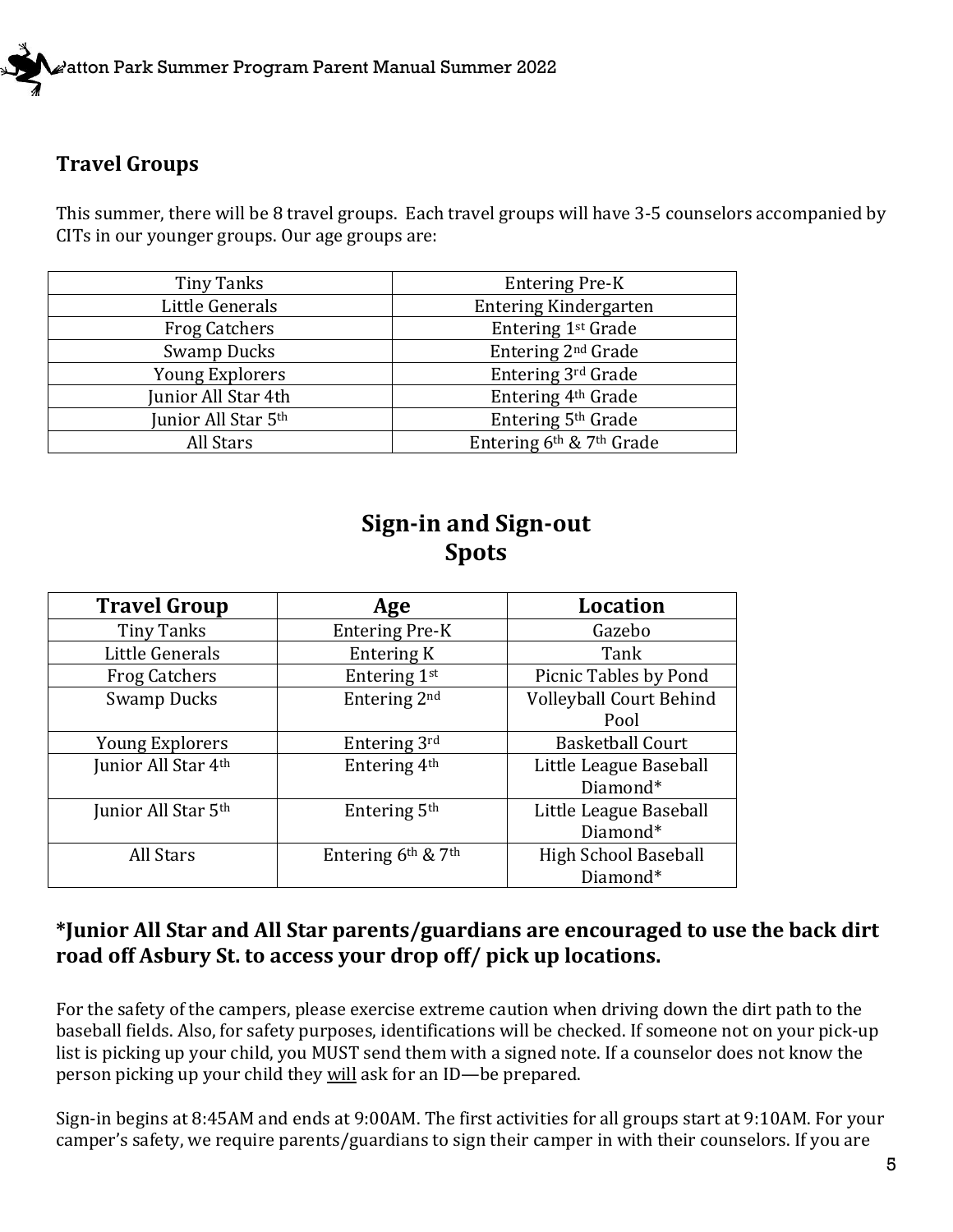running late for any reason, please bring your camper to the camp office at the pool and a director will drop them off with their group.

#### **Unless your camper has a permission slip to walk or bike to park a parent/guardian or someone on his/her drop off/pick up list MUST sign your camper in/out.**

Sign-out will begin at **1:15PM** and end promptly at **1:30PM**. You must sign your camper out in the same fashion you signed them in unless your camper has a walker/biker permission slip signed and on file with the camp director.

## **Child out Sick / Absent Policy**

If your camper will not be able to attend camp due to illness or for any other reason, please call the Park Office before 8:30AM. If there is no answer, please leave a message with your name, your camper's name, age, and group. Remember to speak **slowly and clearly.**

## **Daily Schedule**

Each day your camper will participate in arts & crafts, sports, swimming, a tennis lessons, and special events/activities. Our counselors will be selecting sports activities for each group according to their age and skill level. We will be using the Massachusetts State Standards for Physical Education to help us with selecting activities for you camper. A copy of our schedule can be found at the end of this manual.

### **What to Bring to Park**

**PLEASE** send your camper with the following items and **CLEARLY** label them. All items are to be kept in a backpack. **Please do not bring any trading cards, toys, or electronics to park** (the Park Staff is not responsible if items such as these are lost, stolen or broken).

- **Sneakers** must be worn at all times. Sandals that strap on to your feet are acceptable. **NO flipflops.**
- Floatation devices are available at the pool for those that need them but parents/guardians are encouraged to pack their own floatation device for their camper. Bubbles and Coast Guard Approved Life Jackets including puddle jumpers are acceptable forms of floatation. No inflatable floatation devices will be allowed.
- Campers must bring a backpack that is able to carry everything they bring to park. The Staff and CITs are not responsible for carrying a campers's bag.
- Campers should bring a bathing suit, towel & tennis racket each day.
- $\bullet$  Campers are to bring a lunch and snack everyday. There is a set time for them to have a snack in the morning and a set time for each group to each lunch every day. There is no refrigeration available. Due to an increase in food allergies, our program is **NUT FREE**.
- Please send your camper with **lots, and lots of water**. We will have bubblers that they can use to refill water bottles.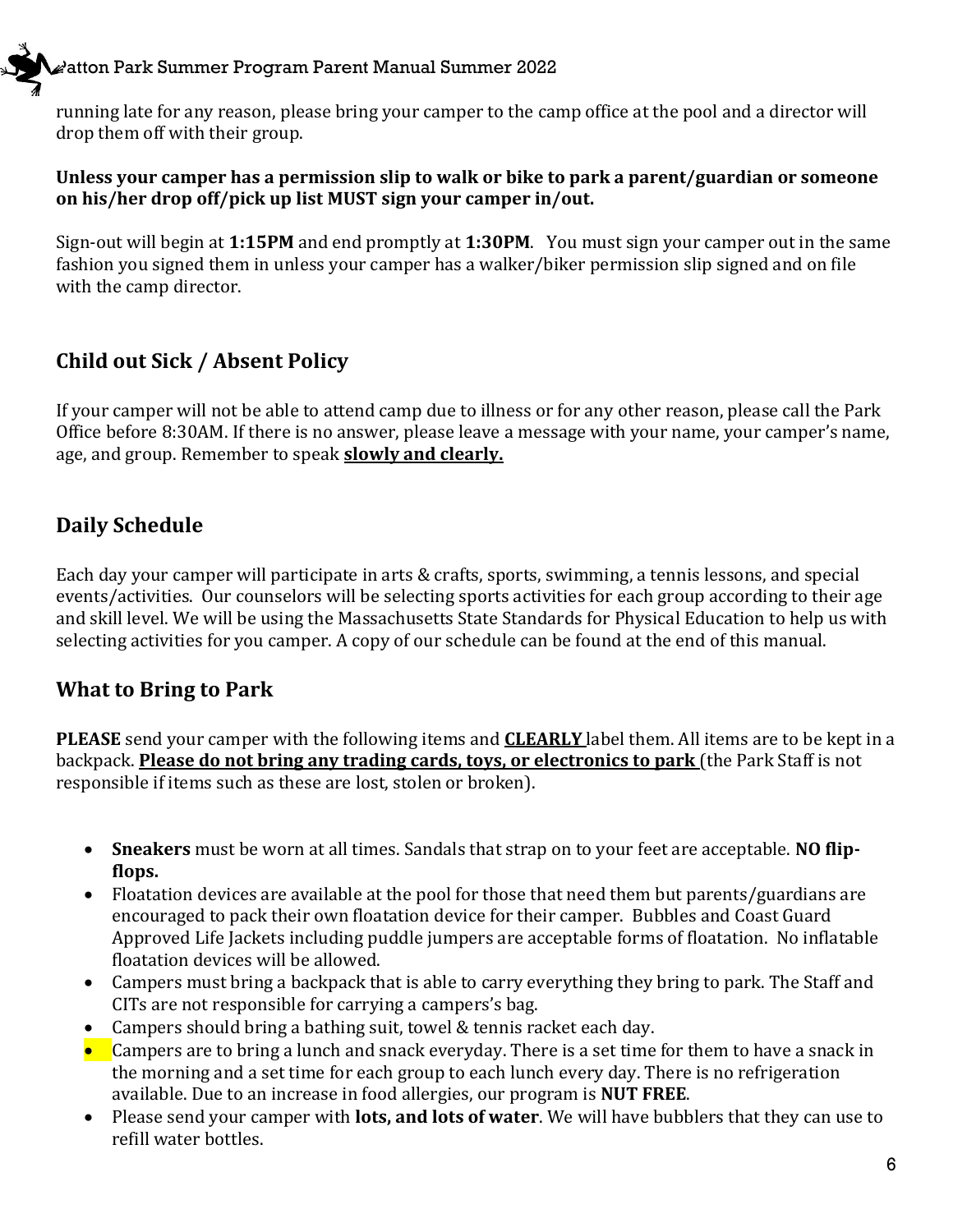Hats are strongly recommended and sunscreen must be worn. Please apply sunscreen at home before coming to park. **Due to unknown allergies we cannot provide sunscreen to campers**. Please send sunscreen (labeled) with your camper's name. The staff will constantly remind campers to reapply throughout the day.

## **Cell Phone/Smart Watch Policy**

While we understand the need for cell phones and smart watches for some of our older participants (as they walk or bike to park), during park hours all cell phones and smart watches must be kept in backpacks. If there is an emergency, you may call the Park Office. If a camper needs to get in contact with you, park staff will call using the office phone. If a camper is not participating and sitting out using their cell phones they will be asked to put them away. If this behavior persists, campers will have to hand their cell phone into the director and will get it back at the end of the day.

## **Medication Policy**

Medication prescribed for campers shall be kept in the **original** container bearing **the pharmacy label, prescription number, date filled, physician's name, name of pharmacy, name of medication, directions for use, and the patient's name**. Only the Park Director will administer the non-emergency medication. Parents/guardians **must** fill out and sign the Authorization to Administer Medication form allowing the Park Director to dispense medication. On the first day of Park, any medication (especially EpiPens) must be checked in at the camp office before you sign your camper into their group. For the safety of your camper, we ask that all parents/guardians meet with the park director on their first day of camp to go over any EpiPens or medication. We want to make sure we administer them properly. **We also ask that you have a small picture attached to the medication.** Emergency medications will travel with your camper's group daily and be locked in the camp office at the end of the day.

**Due to our Medication Administration Policy, we cannot accept any medication unless it is in the original container. This includes the box EpiPens come in. If we are given a medication outside of it's original container, we will not be able to administer it.**

### **Junior All Stars & All Stars Field Trips**

Both the Junior All Stars and the All Stars will be going on one field trip per session.

The Park Program will provide each Junior All Star and All Star with a camp t-shirt that **MUST** be worn on all field trips. Please **do not send your camper on a field trip with money,** everything will be prepaid for. Unless previously indicated please send your camper with a lunch on field Trip Days.

If you camper is not going to attend a field trip, **parents/guardians** are responsible for making other arrangements. We cannot accommodate any Junior All Star or All Star not attending field trips.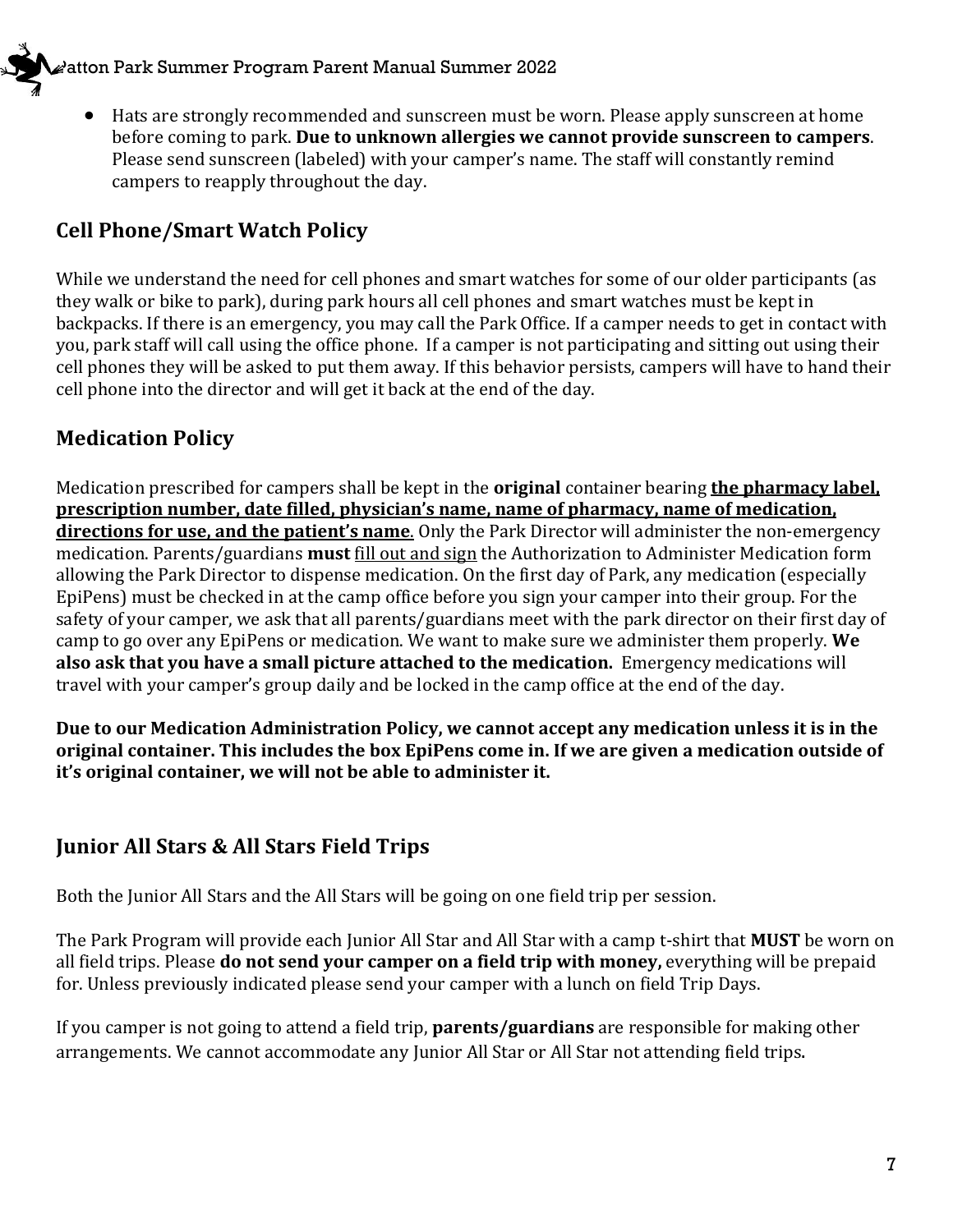#### **Rainy Day Policy**

The Patton Park Summer Program is **Rain or Shine for 2022!** Should the weather forecast call for a greater than 70% chance of rain during park hours, the program will be moved to our rain day locations. To begin the summer the Tiny Tanks and Little General groups will be located at the Recreation Center, all other groups will be at the Buker School. Families will be alerted via email and text blast of the move. We try our best to notify everyone the night before.

#### **Pool**

Please review the pool rules with your camper. Our Tiny Tanks/Little Generals will have a more structured swim time with pool staff in the water. All other groups will be able to have free swim. Any camper using the pool during free swim **must pass the swim test if they wish to swim in the deep end.**

Please discuss with your camper whether or not you would like them to take the deep end swim test (rules below). If you are unsure if your camper can pass, please notify our office and we can schedule you a time to stop by at the pool during public hours to test before camp starts. Campers need to pass the swim test just once in order to swim in the deep end for the duration of camp. The pool will open to the public on Saturday, June 18th.

Floatation devices are available at the pool for those that need them but parents/guardian are encouraged to pack their own floatation device for their camper. Bubbles and Coast Guard Approved Life Jackets including puddle jumpers are acceptable forms of floatation. No inflatable floatation devices will be allowed.

#### **Changing Times**

Please speak with your camper about what is appropriate behavior during changing times. Staff do not physically enter the changing rooms (unless there is an emergency) but rather station themselves outside the entrance/exit door. Our staff will have discussions prior to swim time on proper behavior and expectations but we have found that re-enforcement from parents/guardians helps immensely.

#### **Veterans Memorial Pool Rules and Regulations**

- 1. Swimming is only allowed when a lifeguard is on duty.
- 2. All persons are required to take a cleansing shower before entering the pool.
- 3. No person with a communicable disease is allowed in the water.
- 4. No person with an open cut is allowed in the water.
- 5. A bathing suit is required of all swimmers. Non-toilet trained children must wear swim diaper.
- 6. **Swimmers age 16 and under are asked to take a swim test upon entering the pool, bathers choosing not to take the swim test are considered non-swimmers. Swimmers must pass the test every summer in order to swim outside the designated swim area. Upon completion of the swim test, swimmers will be marked with a wristband, which they must wear in the pool.**
- 7. **The test consists of swimmers jumping into the deep end, submerging, treading water for 30 seconds and then swimming 25 yards on their front with head above the water without stopping to the satisfaction of the lifeguard or supervisor on duty.**
- 8. Swimmers may be tested on the spot by pool staff if their ability is in doubt.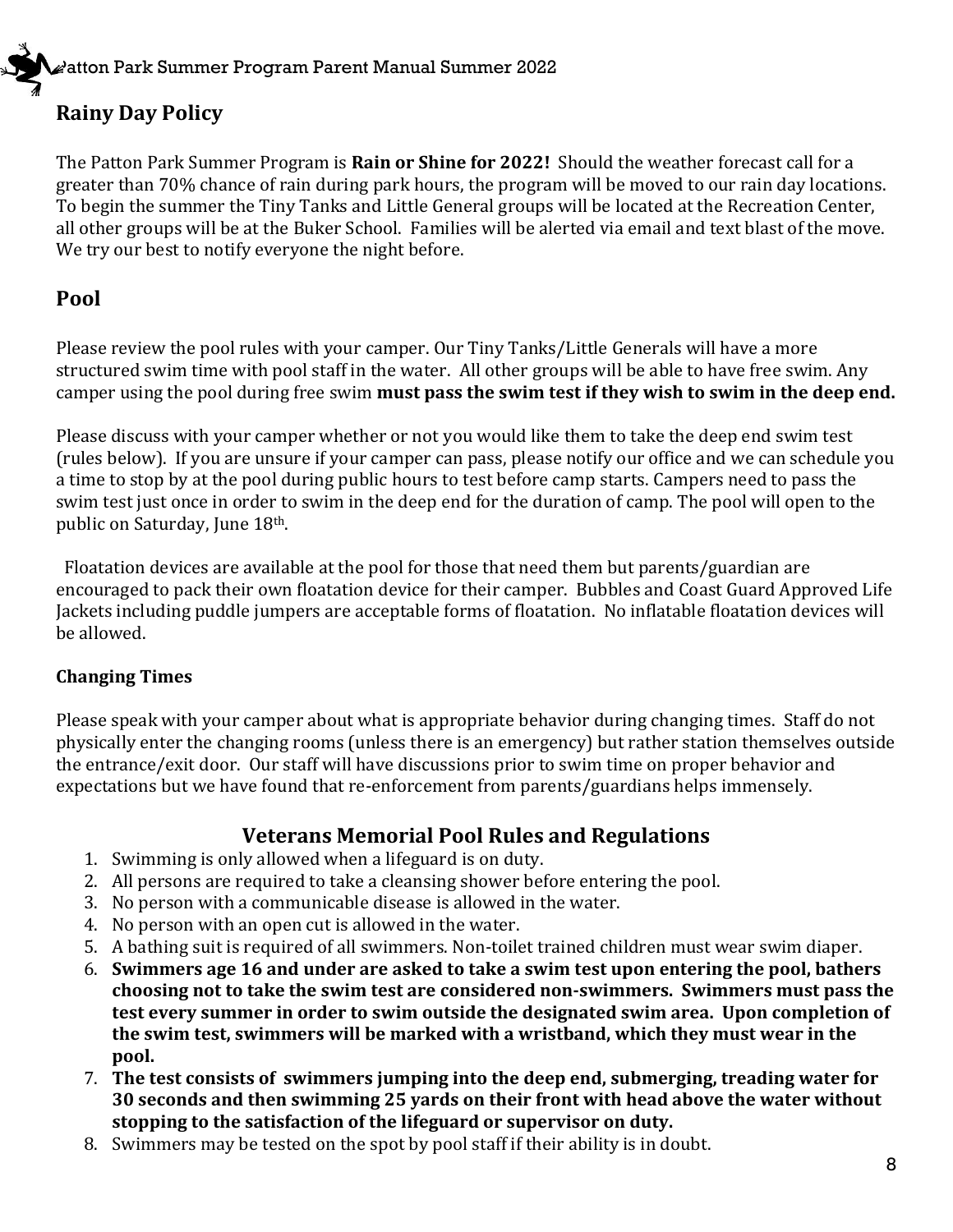- 9. Children must be eleven (11) years old and pass the swim test to be left alone at the pool. Otherwise children must be with a responsible adult at least sixteen (16) years of age.
- 10. **Children eight (8) years an under must be supervised at all times by a parent or guardian.**
- 11. **Children under the age of eight (8) who do not pass the swim test must be within an arm's reach of an adult in the water.**
- 12. Fins, snorkels, inflatable flotation devices and toys are not allowed. **Acceptable forms of flotation include: Coast Guard approved life jackets, puddle jumpers and foam bubbles.**
- 13. Floatation (including noodles) is NOT allowed in the deep end of the pool.
- 14. Diving is prohibited at our pool; jumping is allowed in five (5) feet or deeper.
- 15. The Starting Blocks are for Swim Team use ONLY.
- 16. No running, pushing, or horseplay allowed at any time.
- 17. Food and beverages are not allowed on the concrete pool deck or in the bathhouse. No glass or ceramic containers are allowed in the gated area.
- 18. Smoking is not allowed in the pool area.
- 19. Patrons who fail to obey these rules may be asked to leave and may have their membership privileges revoked for the summer or in extreme cases, permanently.
- 20. Photography and videography are PROHIBITED at the Veterans Memorial Pool.

## **Swim Test Rules**

- 1. Jump in deep end of the pool.
- 2. Submerge the head without holding nose.
- 3. Tread water for 30 seconds.
- 4. Swim length of pool on your front without stopping, body must stay horizontal throughout the swim.
- 5. All parts of the test must be done in a continuous manner without stopping.
- 6. The doggy paddle is acceptable so long as the swimmers legs do not drop vertical at any point during the swim.
- 7. The swimmer must swim on the surface of the water without dropping their hips or feet and must keep their head above the water during the tread and swim portions of the test. A swimmer may rotary breathe during the swim portion.
- 8. You can attempt the test only 1 time per day.
- 9. Any stopping, standing, or grabbing the wall will result in a failure for that day; you can try again the next day.
- 10. If you don't pass or don't want to take the test you will be given a red wristband and you may need an adult to swim with you.

The test must be completed to satisfaction of the lifeguard or supervisor administering the test in order to pass.